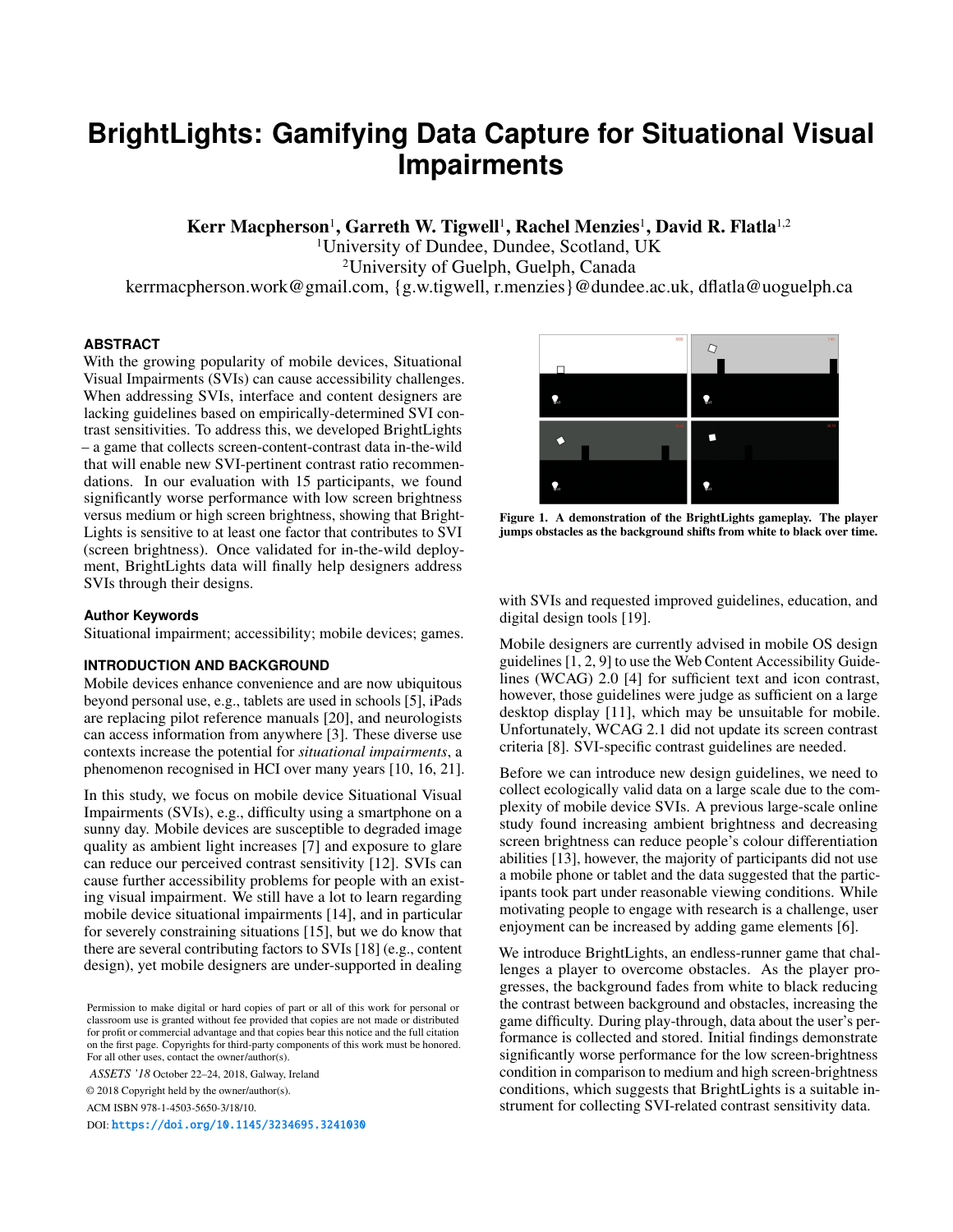## **SYSTEM OVERVIEW**

BrightLights was developed through a series of user-centered design iterations. In BrightLights, the player is represented by a white square on the left side. Black blocks (obstacles) appear from the right with random spacing between them, and the player taps on the screen to jump over each obstacle. The background fades from white to black (see Figure [1\)](#page-0-0), reducing the contrast and increasing difficulty. If the player hits an obstacle, the square changes to the current background brightness further increasing difficultly, but the obstacle is removed and the game continues. The background and the player square are reset to white by pressing the 'light bulb' button. There are three light bulbs available. Players are encouraged to press the light bulb when it becomes too difficult to distinguish between the background and obstacles. The game ends on the third collision after all the light bulbs are used and the game data is logged for future analysis.

## **EVALUATION**

#### **Participants and Procedure**

Fifteen participants (9 male, 5 female, 1 preferred not to say) with a mean age of 21.5 years-old (21-25 years-old) took part. Participants read an information sheet and completed a consent form as per our REB approval. No participant played endless runner games more than occasionally so were given a training session (max 5 minutes) with a popular endless runner [\[17\]](#page-2-20).

We counterbalanced the three levels of the independent variable (*screen brightness*). These were determined by setting the brightness slider to low  $(3cd/m^2)$ , medium  $(202cd/m^2)$  and high (407cd/m<sup>2</sup>) on a OnePlus 3T phone, with a 5.5" screen. The mean ambient lighting level of the room where the study took place was calculated at 26.73lx (range: 12-45lx).

The primary dependent variable was the time at which the light bulb was pressed rather than number of collisions in order to avoid the skill of participants becoming a confounding variable. We also recorded the background brightness, which directly correlates with time. Other independent measures were recorded via demographic questionnaires.

#### **Results**

A one-way repeated-measures ANOVA was conducted to identify how screen brightness affected performance when contrast diminished. The participants had three attempts at each level of brightness and an average time was used for analysis (Figure [2](#page-1-0) shows an overview of participant performance). P1 and P6 had incomplete data due to ending their runs early by failing to reset the brightness in time and therefore could not be included in the analysis due to listwise deletion. Mauchly's test indicated that the assumption of sphericity was not violated  $(p = .24)$ . The results show that time to button press was significantly reduced when screen brightness was lower, *F*(2,  $24$ ) = 21.62,  $p < .001$ . Bonferroni-corrected pairwise comparisons revealed a significant difference between the low and medium and the low and high screen brightness conditions (*p* < .001), however, there was no significant difference between the medium and high screen brightness conditions.



<span id="page-1-0"></span>Figure 2. Box plots for the average time (in seconds) when the bulb is pressed during the low, medium, and high screen brightness trials.

## **DISCUSSION AND FUTURE WORK**

BrightLights is the first system to gamify the gathering of contrast ratio data. Our data suggests that BrightLights is indeed sensitive to at least one factor that contributes to SVIs (dark screen). However, further refinement and a full evaluation are required before we can confidently use it in a large-scale study.

During the evaluation, we manually measured the ambient light level and set the screen brightness. To forego the need for a researcher being present, we plan for BrightLights to utilise the mobile device's light sensor and identify the screen brightness level. In doing so, we will strengthen the independence of the game in successfully gathering data in-the-wild.

There are potential issues with building the data collection into a game because participants are likely to perform differently. We plan to run a thorough evaluation comparing the data from BrightLights used in-the-wild against data from a controlled lab study (e.g., using the DENOTE method [\[22\]](#page-2-21)). We can conduct a rigorous analysis of the data to understand the interacting variables (i.e., ambient brightness, screen brightness, and content contrast) in a lab vs in-the-wild setting.

When we are certain that the accuracy of BrightLights is equal to (or better than) a controlled study we will deploy the game for large-scale data collection. The resulting data will allow us to extend current contrast guidelines to SVIs, thus enabling designers to reduce the impact and severity of SVIs.

There is also potential for us to use BrightLights to measure and model other visual impairments, such as low vision and colour vision deficiency (CVD). Colour pairs that are difficult to distinguish for people with CVD could be applied to the background and the obstacles. We could also include the option to change colour pairs for different types of CVD.

## **CONCLUSION**

Situational visual impairments (SVIs) become a greater concern with the increased use and reliance on mobile devices. It is necessary to understand SVIs so that effective support can be provided. We introduced an endless runner game called BrightLights, which decreases the background brightness as the player progresses to increase the difficulty in avoiding obstacles. Data is recorded during gameplay and can be used to model the way in which content design affects the onset of SVIs. Our initial evaluation showed that participants performed significantly worse under low screen-brightness conditions compared to medium and high screen-brightness conditions. However, before we can use BrightLights in a large-scale study, we need to further refine the game and run a more comprehensive evaluation in a controlled environment to determine if gamifying the collection of this data is reliable.